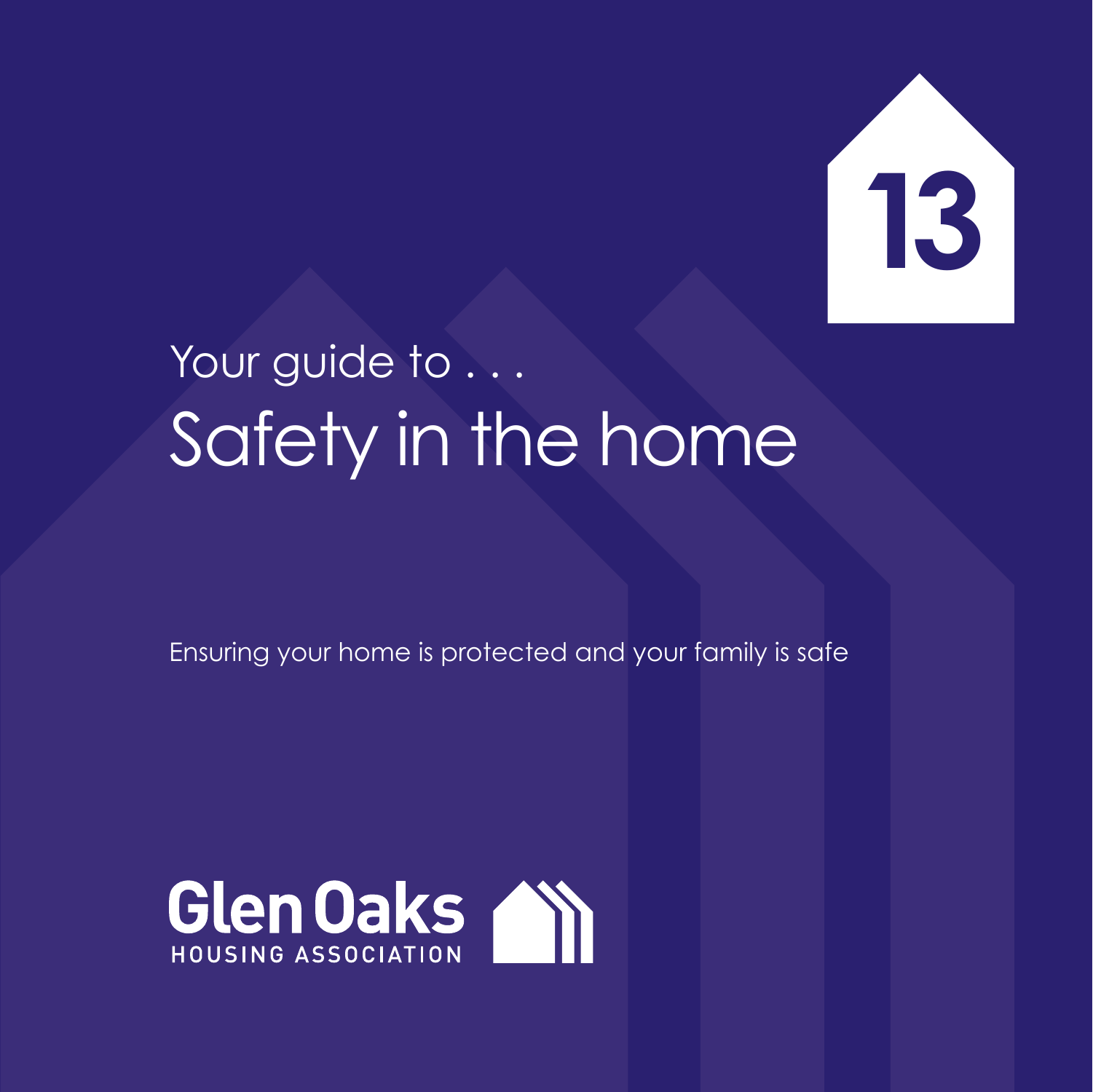**This document provides you with information on how to ensure your home is safe for you and your family.**

**Glen Oaks Housing Association is committed to providing you with a home that is safe, secure and of a good standard.** 



We make your safety a high priority and take steps to make sure any risk is the lowest it can be.

### **Protecting your home**

You can help to prevent most fires in your house by taking a few simple precautions.

Accidents do happen and it is important that you have contents insurance to cover any damage to your home. This should be full insurance, which covers risks such as fire, flood and leaking water pipes. You can suffer severe financial loss if you do not have insurance or if the cover is not enough.

- Always make sure you put out all candles
- **Inplug all appliances when you are** not using them
- Put out all cigarettes and empty ashtrays into something that will not burn
- Close all doors in your home at night. If a fire starts this will help to prevent it from spreading.
- **Put rubbish, old furniture etc.** outside the building
- **A** Make sure storage areas are kept locked

Following the simple guidelines listed below could help to protect you, your family and your home.

#### **Fire safety**

#### **Keeping common stairs clear**

A fire may not necessarily be in your home. If you live in a flat and you have a common stair it is important that you keep it clear because it is your only means of escape in the event of a fire.

Even a small bag of rubbish can create enough smoke to fill a whole stairwell.

Items left in a common stair are often deliberately set on fire.

#### **Keep it clear**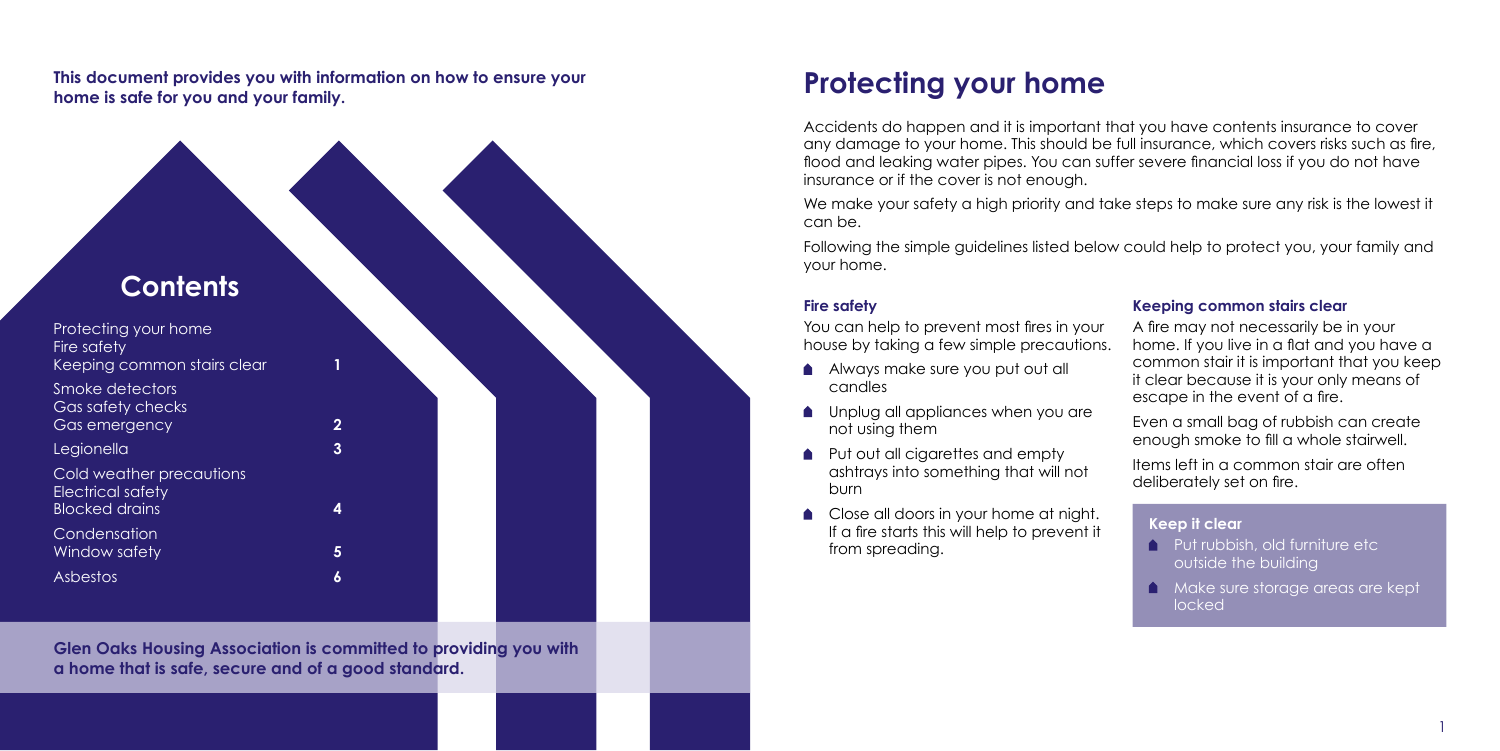#### **Smoke detectors**

All Glen Oaks properties are fitted with smoke detectors. Some are batteryoperated and others work from the mains electricity supply.

Smoke, heat and carbon monoxide detectors are checked once a year at the same time as the annual aas safety visit.

Following changes in Fire Regulations, the Association will be installing linked smoke and heat detectors in your home by 2020. This will consist of a heat detector in the kitchen and one smoke detector in the hall and living room. If you live in a house, a smoke detector will also be fitted on each landing. All detectors will be linked by a radio signal so that if one goes off, they all go off.

In addition, all properties with a gas supply have been fitted with a carbon monoxide detector. This is not linked to the other detectors.

#### **Smoke detectors can save lives**

If we do not get access to your property we will have to force access and disconnect your gas supply. If we need to do this you will be invoiced for the cost.

It is important that you regularly check your smoke alarms are working. This can be done by pressing the test button and you should be able to hear if the alarm still works.

If you have a battery operated smoke detector you will need to replace the batteries from time to time. It is advisable to do this every year. Normally, as the battery is running down it makes a "bleeping" sound. If you have a medical issue and are unable to change these batteries, you should contact our Technical Department.

#### **Gas safety checks**

Glen Oaks takes gas safety extremely seriously and all properties with a gas supply must have an annual gas safety check. It is vital that we gain access to your property to carry out this check.

> We also carry out any works required as a result of these inspections i.e. cleaning and disinfecting tanks, based on recommendations from our contractor.

You will be contacted by Gas Sure with an appointment in the first instance and thereafter by Glen Oaks.

It would be easier and cheaper for you to provide access to us - if you are not available for the first appointment, please contact us to re-arrange to a more suitable time.

### **Gas emergency – smell of gas**

- **Prevent the build up of stagnant water** by running all infrequently used outlets such as showers, hot and cold taps, outside taps and second toilets at least once a week. Run water very slowly for 1 minute and then on full power for 5 minutes to ensure any stagnant water lying in the pipework is cleared.
- If a shower has not been used for a week or more, immerse the head of the shower in a basin or bath of water and turn on the shower letting the water run for 2-3 minutes.
- $\blacksquare$  If your hot water is supplied by a hot water cylinder, ensure the stored temperature of this is set to at least 60ºC. Do not turn off your hot water cylinder as this will cause the temperature to drop and bacteria will thrive, increasing the risk of Legionella.
- **If you have a cold water storage** tank within your own house or flat, it is recommended that the temperature of the water in the tank should be less than 20ºC.

If you smell gas, think you have a gas leak, or are worried that fumes containing carbon monoxide are escaping from a gas appliance, please call the free Gas Emergency Services line immediately on **0800 111 999**.

#### **What is Legionella?**

Legionella are bacteria which cause Legionnaires' disease. This is an uncommon disease similar to pneumonia. Legionella bacteria can live in hot and cold water systems within domestic properties. Contaminated bacteria can be released into the air in an aerosol form such as from the fine spray from running taps or showers.

Please be aware that Legionnaires' disease is extremely rare and the risk of infection is small.

#### **What does Glen Oaks do about Legionella?**

Some of our homes are served by cold water storage tanks and we have a contractor inspect and test the water in these tanks on a regular basis.

## **Legionella**

### **What can you do about Legionella?**

There are some things you can do to help minimise the risk of Legionella bacteria developing in your domestic water supply for example:

**If you have any questions regarding Legionella or require any advice on preventative measures please contact Louise McNicol on 0141 620 2749.**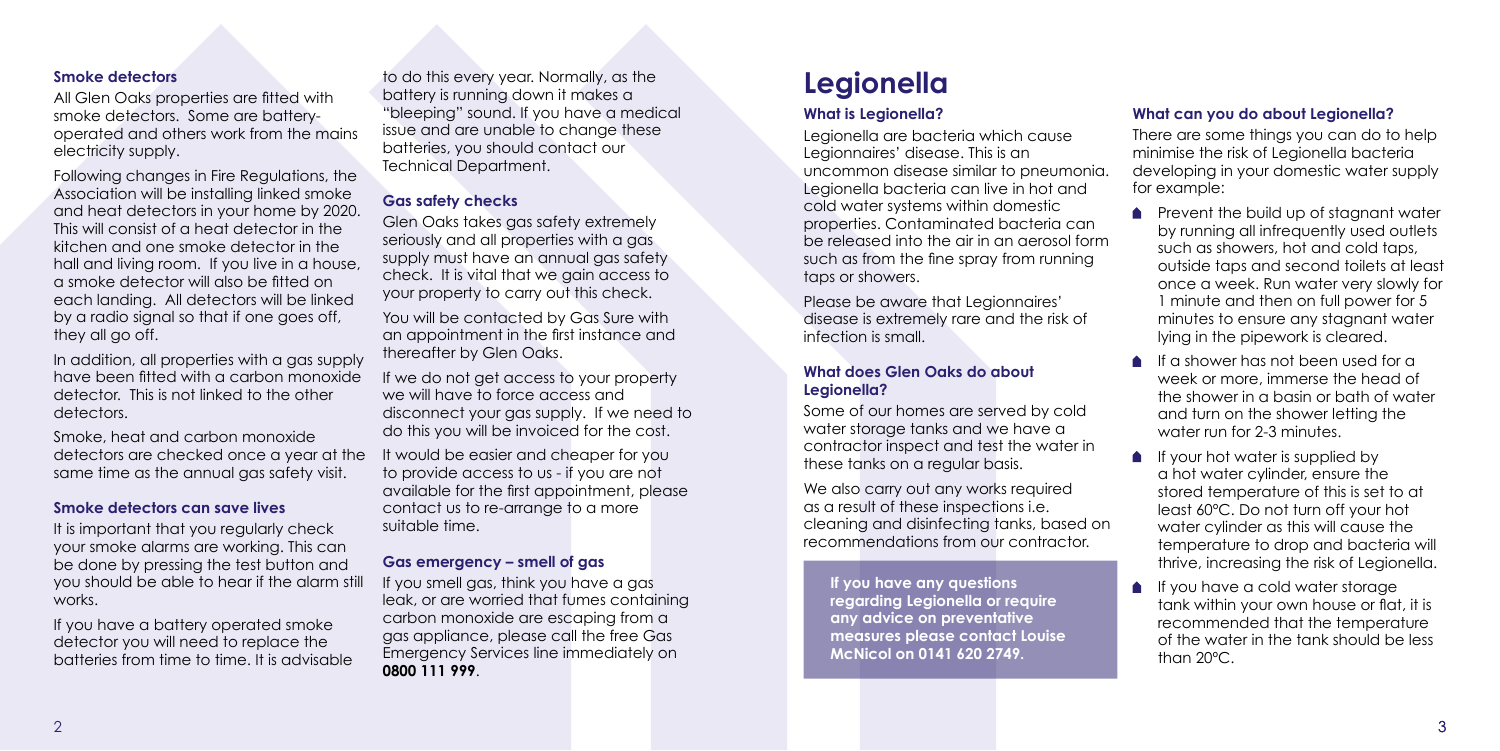Taking some basic precautions can help avoid pipes freezing - or worse, bursting with disastrous consequences.

#### **Cold weather precautions**

- **During the coldest spells of weather,** leave your heating switched on as long as you can. If you have a thermostat for your heating system set it to at least 10°C.
- $\blacksquare$  If you are going away let us know. We'll offer advice and assistance in relation to draining down your plumbing system, if necessary. Leave a door key with a neighbour or relative and tell us how we can contact the person who has the key should an emergency occur.

### **If a burst happens**

Turn off the stopcock **immediately**. Fully turn on the taps to drain the system. If possible, carry out a temporary repair to prevent flooding your neighbours. This can be done by tightly binding the damaged length of pipe with an old cloth or with tape. Call us as soon as possible for a full repair to be carried out - **this is essential***.*

If water has penetrated electrical fittings, switch off the mains electricity supply. Call us **immediately** to ask for assistance.

#### **Electrical safety**

Electricity can kill. Electricity is now the major cause of accidental fires in UK homes. It is important that any electrical installation work is carried out only by people who are competent.

If you carry out any electrical work in your property such as changing light switches or sockets, you MUST gain our permission first. All work must be carried out by a qualified electrician and we must be provided with an electrical certificate. For more information contact our Technical team.

#### **Blocked drains**

Blocked drains can be a nuisance, but can normally be prevented.

Blocked drains in the toilet or bathroom are a problem; it's usually due to the items you flush down your toilet.

If it's a kitchen drain that is blocked, it could be because of food particles, grease and other debris which is washed into the pipes from your kitchen sink or washer.

These can cause significant blockages which may require a professional drainage engineer and you will be charged the full cost of the repair.

#### **Condensation**

Condensation is when water vapour that is trapped within the air condenses on to a cooler surface. It then changes from a gas to liquid and causes moisture to appear on the surface. If this continues over a period of time and does not dry out, it encourages mould.

There are many ways to reduce the risk of condensation in your home. These include:

- ✗ **Don't** block off any ventilation around the house such as air bricks or trickle vents on windows
- ✗ **Don't** use tumble driers unless they are self-condensing or vented with a hose leading outside
- ✗ **Don't** keep the door open when cooking or bathing
- ✓ **Do** keep lids on pans when cooking
- ✓ **Do** use extractor fans in bathrooms and kitchens or open the window to allow moisture to escape
- ✓ **Do** open the window after a bath or shower and open the door
- ✓ **Do** try to keep a good level of background heating throughout the property
- ✓ **Do** try to dry your clothes outside, where possible

#### **Window safety**

Our properties should have safety catches fitted on all windows above around level. Windows can be dangerous, especially to young children or when you are cleaning them.

We will check for safety catches in your home before you move in. However, you should keep checking them to make sure they work properly and contact us immediately if you have any concerns.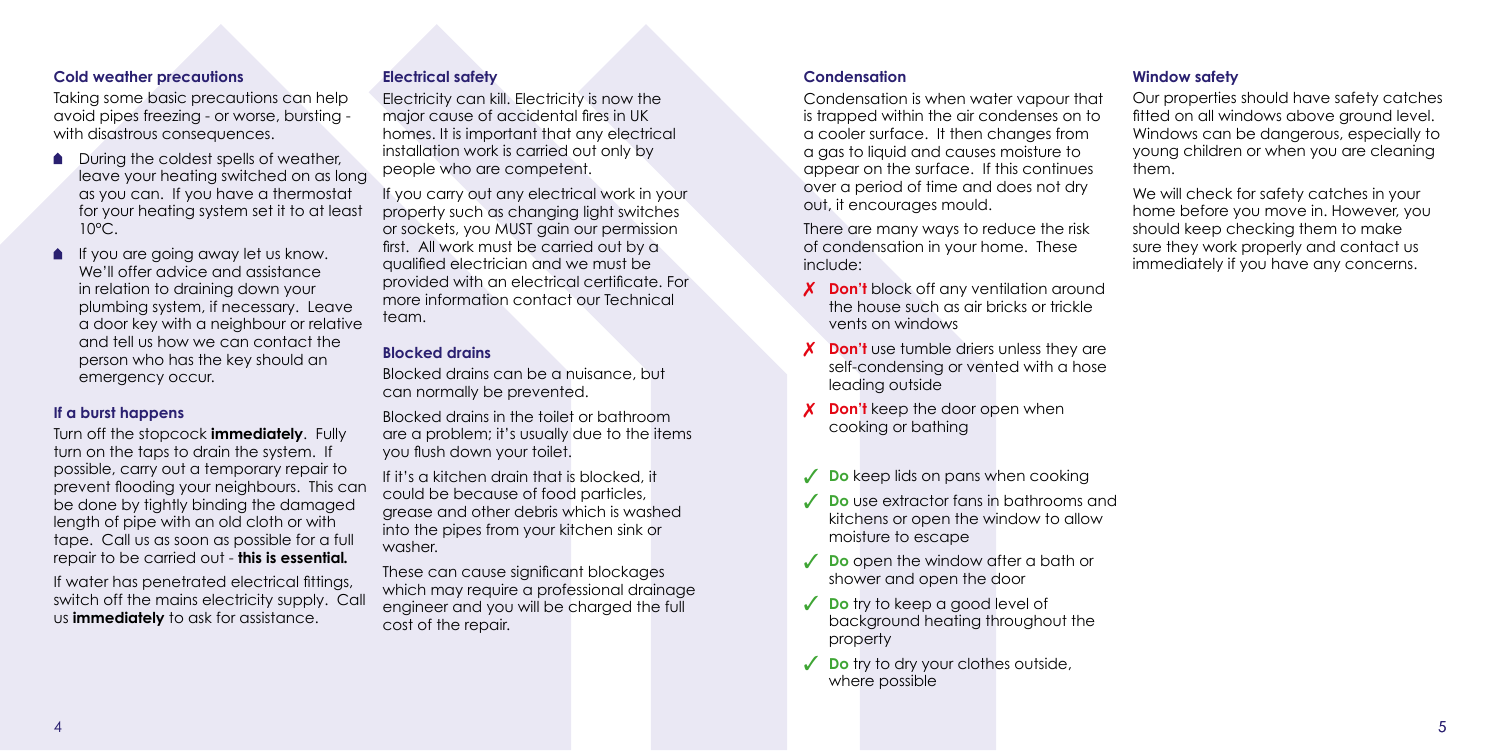#### **Where is asbestos found?**

Asbestos fibres may be found in the following materials:

- Floor tiles (vinyl or thermoplastic tiles)
- Wall and ceiling boards
- Artex (textured) ceiling finishes
- Sprayed coatings to steelwork
- Lagging around pipework and hot water cylinders
- Water tanks
- Wall boards / lining boards
- Inside electrical distribution boards and fuses
- Bath panels

We have carried out a high number of asbestos checks on our properties and hold an asbestos register of the results.

#### **What we do about asbestos?**

Prior to any repair or major upgrade works this register is checked by our staff and contractors. If no information is held an asbestos check will be carried out before any work is allowed to proceed.

The most common disturbance of asbestos  $\triangle$ results from DIY. In order to ensure your safety when carrying out any DIY, please follow the guidelines below:

#### **When is asbestos dangerous?**

- **DO NOT** drill a hole through any asbestos boards or suspected asbestos-containing materials
- **DO NOT** cut or break off any parts of asbestos products or suspected asbestos-containing materials

The presence of asbestos in your home does not necessarily pose a risk. If it is sealed (encapsulated) and is in good condition then it will not be a problem unless the sealant is damaged – asbestos is only dangerous when fibres are released into the air.

- **DO NOT** rub down asbestos panels or Artex with sandpaper or suspected asbestos-containing materials
- **DO NOT** use wallpaper scrapers on asbestos products or suspected asbestos-containing materials
- **DO NOT** remove asbestos or suspected asbestos-containing materials or panels to gain access to services such as concealed pipework.

### **Asbestos**

**If you are unsure if a product contains asbestos it is advisable not to carry out any works until you have contacted us for further advice on 0141 638 0999. Further information regarding asbestos can be found at Health & Safety Executive www.hse.gov.uk**

#### **What is asbestos?**

Asbestos is a naturally occurring fibrous material that was commonly used as an insulator and has good fire protection properties. It is most likely to be found in homes built between the 1950s and the early 1980s.